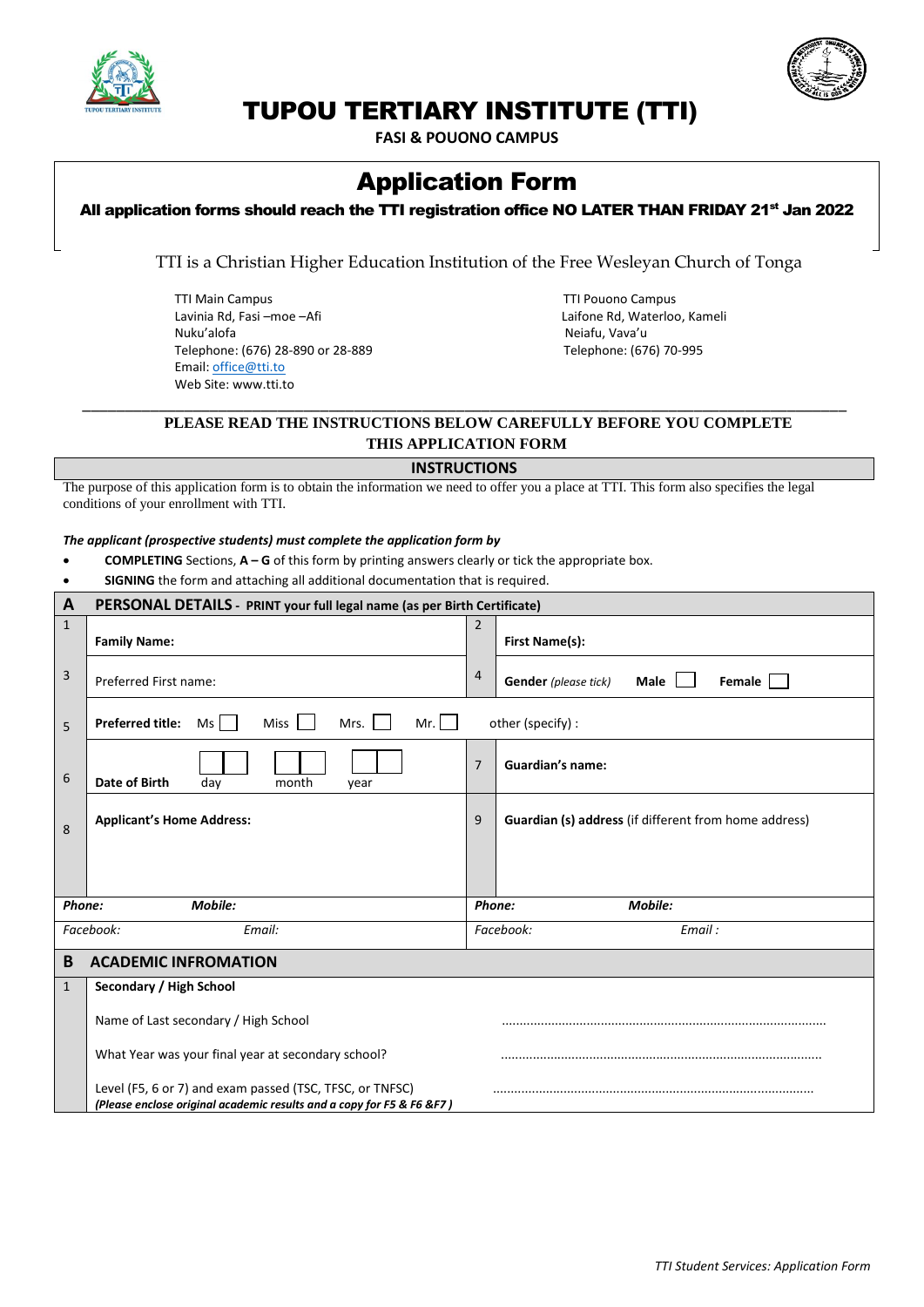| $\overline{2}$                                                                                                      | <b>Tertiary Study</b>                                                                                                                                                                                                                                                                                      |                                                                                                                          |  |  |  |
|---------------------------------------------------------------------------------------------------------------------|------------------------------------------------------------------------------------------------------------------------------------------------------------------------------------------------------------------------------------------------------------------------------------------------------------|--------------------------------------------------------------------------------------------------------------------------|--|--|--|
|                                                                                                                     |                                                                                                                                                                                                                                                                                                            |                                                                                                                          |  |  |  |
|                                                                                                                     | Have you ever enrolled in any tertiary education institution?                                                                                                                                                                                                                                              | Yes I<br>No l                                                                                                            |  |  |  |
|                                                                                                                     | Name of University /Institute / College                                                                                                                                                                                                                                                                    |                                                                                                                          |  |  |  |
|                                                                                                                     | How many years you attended tertiary education?                                                                                                                                                                                                                                                            |                                                                                                                          |  |  |  |
|                                                                                                                     |                                                                                                                                                                                                                                                                                                            |                                                                                                                          |  |  |  |
|                                                                                                                     |                                                                                                                                                                                                                                                                                                            |                                                                                                                          |  |  |  |
|                                                                                                                     | <u> 1989 - 1989 - 1989 - 1989 - 1989 - 1989 - 1989 - 1989 - 1989 - 1989 - 1989 - 1989 - 1989 - 1989 - 1989 - 1989 - 19</u>                                                                                                                                                                                 |                                                                                                                          |  |  |  |
| C                                                                                                                   | <b>DOCUMENTATION</b>                                                                                                                                                                                                                                                                                       |                                                                                                                          |  |  |  |
|                                                                                                                     | You must provide ORIGINAL AND A COPY of the following                                                                                                                                                                                                                                                      | Attached (please tick)                                                                                                   |  |  |  |
|                                                                                                                     | Birth Certificate or passport                                                                                                                                                                                                                                                                              |                                                                                                                          |  |  |  |
|                                                                                                                     | <b>Academic Certificates and Transcripts</b>                                                                                                                                                                                                                                                               |                                                                                                                          |  |  |  |
|                                                                                                                     | Reference / Recommendation letter from Principal of the last secondary school you attended                                                                                                                                                                                                                 |                                                                                                                          |  |  |  |
|                                                                                                                     | Two recent passport photos (Original Only)                                                                                                                                                                                                                                                                 |                                                                                                                          |  |  |  |
|                                                                                                                     |                                                                                                                                                                                                                                                                                                            |                                                                                                                          |  |  |  |
|                                                                                                                     | (Forms will NOT be accepted if the above are not completed)                                                                                                                                                                                                                                                |                                                                                                                          |  |  |  |
|                                                                                                                     | <b>D PROGRAMME OF STUDY</b>                                                                                                                                                                                                                                                                                |                                                                                                                          |  |  |  |
|                                                                                                                     | Please tick the program you are applying for:<br>TTI FASI CAMPUS ONLY                                                                                                                                                                                                                                      |                                                                                                                          |  |  |  |
|                                                                                                                     | Certificate in Business Level 4                                                                                                                                                                                                                                                                            | Certificate in Sports and Health Science Level 4                                                                         |  |  |  |
|                                                                                                                     | Certificate in Information Technology Level 4                                                                                                                                                                                                                                                              | Certificate in Information Technology Level 5                                                                            |  |  |  |
|                                                                                                                     | Certificate in Music and Performing Arts Level 4                                                                                                                                                                                                                                                           | Diploma in Information Technology Level 5                                                                                |  |  |  |
|                                                                                                                     | Certificate in Teaching Studies Level 4                                                                                                                                                                                                                                                                    | Diploma in Business Level 5                                                                                              |  |  |  |
|                                                                                                                     | Certificate in Architectural Technology Level 4                                                                                                                                                                                                                                                            | Diploma in Architectural Technology Level 5                                                                              |  |  |  |
|                                                                                                                     | Certificate in Social Practice and Counselling Level 4                                                                                                                                                                                                                                                     | Diploma in Teaching studies Level 5                                                                                      |  |  |  |
|                                                                                                                     | Certificate in Youth Development Level 4                                                                                                                                                                                                                                                                   | Diploma in Health and Sport Science Level 5                                                                              |  |  |  |
|                                                                                                                     | Certificate in Aged Community Care Level 3                                                                                                                                                                                                                                                                 | Graduate Diploma in Christian Education Level 7                                                                          |  |  |  |
|                                                                                                                     |                                                                                                                                                                                                                                                                                                            | Bachelor in Business Studies Level 7                                                                                     |  |  |  |
|                                                                                                                     | <b>TTI POUONO CAMPUS ONLY</b>                                                                                                                                                                                                                                                                              |                                                                                                                          |  |  |  |
|                                                                                                                     | Certificate in Automotive Engineering Level 2                                                                                                                                                                                                                                                              | Certificate in Hospitality (Introductory to Cookery) Level 2                                                             |  |  |  |
|                                                                                                                     | Certificate in Automotive Engineering Level 4                                                                                                                                                                                                                                                              | Certificate in Electrical & Electronics Technology Level 3                                                               |  |  |  |
|                                                                                                                     | Certificate in Carpentry Level 3                                                                                                                                                                                                                                                                           | Certificate in Information Technology Level 4                                                                            |  |  |  |
|                                                                                                                     | Certificate in Marine Multi-Skills Level 3<br><b>CONDITION OF ACCEPTANCE</b>                                                                                                                                                                                                                               |                                                                                                                          |  |  |  |
| E                                                                                                                   |                                                                                                                                                                                                                                                                                                            |                                                                                                                          |  |  |  |
|                                                                                                                     | Successful applicants for all programmes will be informed by email or telephone by 28 <sup>th</sup> January 2022 and your place will be confirmed by<br>paying the Registration of TOP \$ 210 during enrollment on 2-4th of Feb 2022. Late enrollment will be on the 7-11 <sup>th</sup> of Feb 2022 with a |                                                                                                                          |  |  |  |
|                                                                                                                     | late registration fee of \$50. All students are required to attend <i>Enrollment</i> and all new students MUST attend the <i>Orientation Days</i> on 31 <sup>st</sup>                                                                                                                                      |                                                                                                                          |  |  |  |
|                                                                                                                     | Jan & 1st Feb 2022 at 9am                                                                                                                                                                                                                                                                                  |                                                                                                                          |  |  |  |
| F                                                                                                                   | <b>STUDENTS DISCLOSURE INFORMATION</b>                                                                                                                                                                                                                                                                     |                                                                                                                          |  |  |  |
|                                                                                                                     | Payment, Withdrawal, Refund Policy and Character Building Programme                                                                                                                                                                                                                                        |                                                                                                                          |  |  |  |
|                                                                                                                     | (a) Application procedure                                                                                                                                                                                                                                                                                  |                                                                                                                          |  |  |  |
|                                                                                                                     |                                                                                                                                                                                                                                                                                                            | Applicants need to complete all sections of the TTI Application Form, attach all relevant information and forward to the |  |  |  |
|                                                                                                                     | TTI Registration office, Lavinia Rd, Fasi moe Afi, Nuku'alofa or TTI Pouono Campus, Laifone Rd, Waterloo, Kameli,                                                                                                                                                                                          |                                                                                                                          |  |  |  |
|                                                                                                                     | Neiafu, Vava'u respectively.                                                                                                                                                                                                                                                                               |                                                                                                                          |  |  |  |
|                                                                                                                     | (b) Withdrawal and Refund Procedures                                                                                                                                                                                                                                                                       |                                                                                                                          |  |  |  |
|                                                                                                                     | (i) For all the programs 75% of the fees paid or expected to pay towards will be refunded if the student withdraws prior to or<br>Within two (2) weeks of the programme commencement. Withdrawals after two (2) weeks of classes commence should be                                                        |                                                                                                                          |  |  |  |
|                                                                                                                     | liable to pay all TTI fees.                                                                                                                                                                                                                                                                                |                                                                                                                          |  |  |  |
|                                                                                                                     | (ii) Any application for withdrawal with refund MUST fill and submit the appropriate withdrawal form (from the administration                                                                                                                                                                              |                                                                                                                          |  |  |  |
|                                                                                                                     | office) and must state reasons in full. Written confirmation from sponsors/guardians/parents is required.                                                                                                                                                                                                  |                                                                                                                          |  |  |  |
| (c) Character Building Programme                                                                                    |                                                                                                                                                                                                                                                                                                            |                                                                                                                          |  |  |  |
| ● Applicants MUST enroll in the Character Building Programme which is mandatory for all new and full time students. |                                                                                                                                                                                                                                                                                                            |                                                                                                                          |  |  |  |
| G.                                                                                                                  | <b>DECLARATION BY APPLICANT</b>                                                                                                                                                                                                                                                                            |                                                                                                                          |  |  |  |
|                                                                                                                     | (a) I Declare that the information supplied in this application and the attached document is correct and complete.<br>(b) I have read and accept the Enrollment, Payment, withdrawal and Refund Policy above.                                                                                              |                                                                                                                          |  |  |  |
|                                                                                                                     | (c) I understand it is my responsibility to follow all regulations and policies of TTI.                                                                                                                                                                                                                    |                                                                                                                          |  |  |  |
|                                                                                                                     | I give permission for TTI to contact my sponsors/guardians/parents if the need arises.                                                                                                                                                                                                                     |                                                                                                                          |  |  |  |
| Signature and name of applicant student.                                                                            |                                                                                                                                                                                                                                                                                                            |                                                                                                                          |  |  |  |
|                                                                                                                     |                                                                                                                                                                                                                                                                                                            |                                                                                                                          |  |  |  |
|                                                                                                                     |                                                                                                                                                                                                                                                                                                            |                                                                                                                          |  |  |  |
|                                                                                                                     |                                                                                                                                                                                                                                                                                                            |                                                                                                                          |  |  |  |